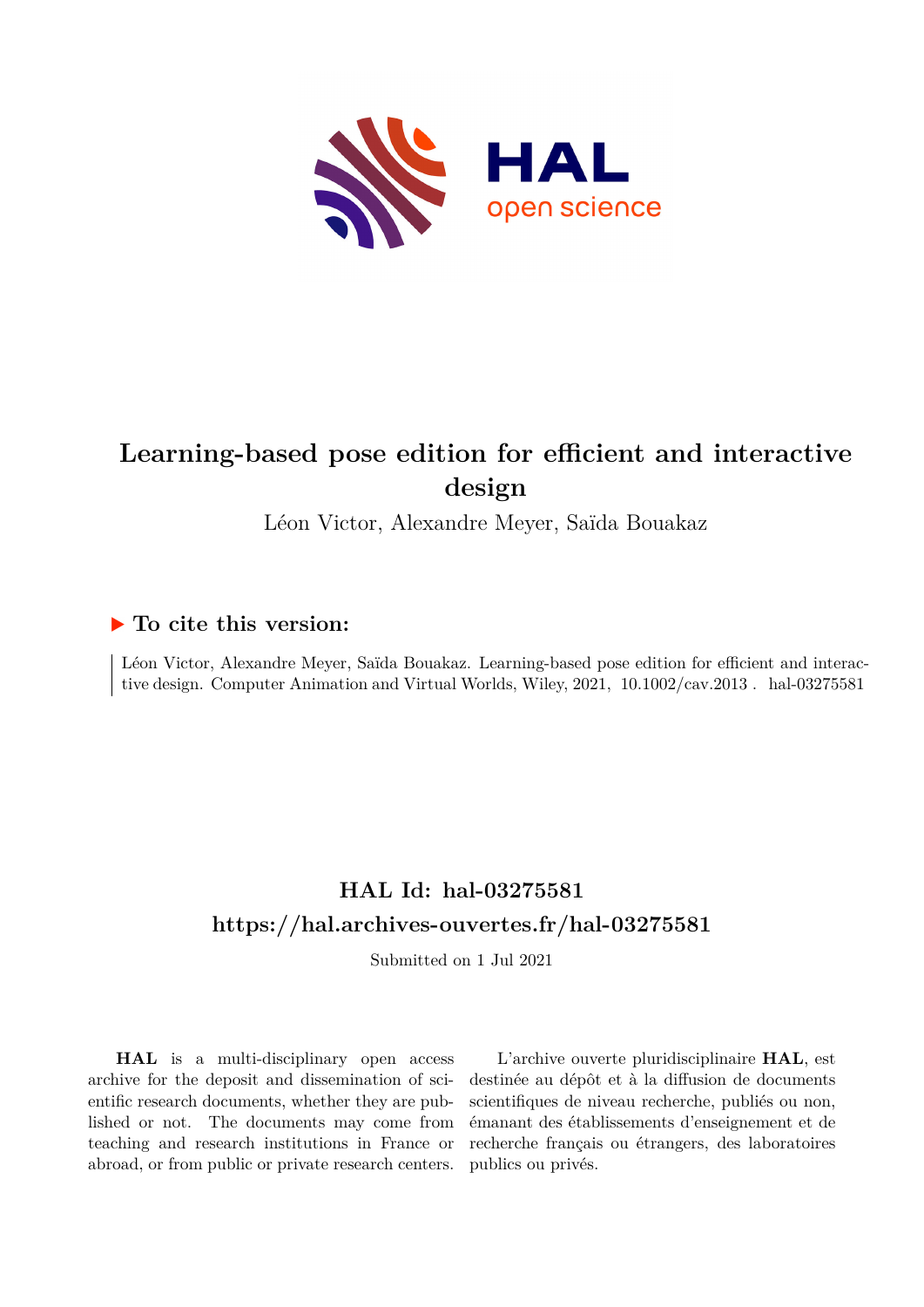# Learning-based pose edition for efficient and interactive design

Léon Victor $^{1,3}$ , Alexandre Meyer $^{1,2}$ , Saïda Bouakaz $^{1,2}$ leon.victor@insa-lyon.fr, {alexandre.meyer, saida.bouakaz}@univ-lyon1.fr

> <sup>1</sup> Univ Lyon, LIRIS, UMR CNRS 5205  $2$  Université Claude Bernard Lyon 1 3 INSA Lyon



Figure 1: Sample results of our method in various configuration. Our method is able to generate plausible poses given a starting pose (on the left) and some targets (in red), respecting skeleton constraints without having to explicitly specify them.

## Abstract

Authoring an appealing animation for a virtual character is a challenging task. In computeraided keyframe animation artists define the key poses of a character by manipulating its underlying skeletons. To look plausible, a character pose must respect many ill-defined constraints, and so the resulting realism greatly depends on the animator's skill and knowledge. Animation software provide tools to help in this matter, relying on various algorithms to automatically enforce some of these constraints. The increasing availability of motion capture data has raised interest in data-driven approaches to pose design, with the potential of shifting more of the task of assessing realism from the artist to the computer, and to provide easier access to non-experts. In this paper, we propose such a method, relying on neural networks to automatically learn the constraints from the data. We describe an efficient tool for pose design, allowing naïve users to intuitively manipulate a pose to create character animations. 1

Keywords: Character Pose Design, Machine Learning for Animation

## 1 Introduction

Character animation is an essential part of computer-generated imagery industries such as feature films, cartoons or video games which make use of on-screen characters to tell stories, convey emotions and appeal to their audiences. These characters are represented by 3 dimensional meshes whose motion is driven by an underlying skeleton. A common method to design and edit animations is keyframing: animator pose the character at desired time stamps (the key frames) and the computer interpolates between them to fill in the gaps. Most animation software such as Blender or Maya provide inter-

<sup>&</sup>lt;sup>1</sup>The code is available at [https://github.com/](https://github.com/leonvictor/neural-pose-edition) [leonvictor/neural-pose-edition](https://github.com/leonvictor/neural-pose-edition)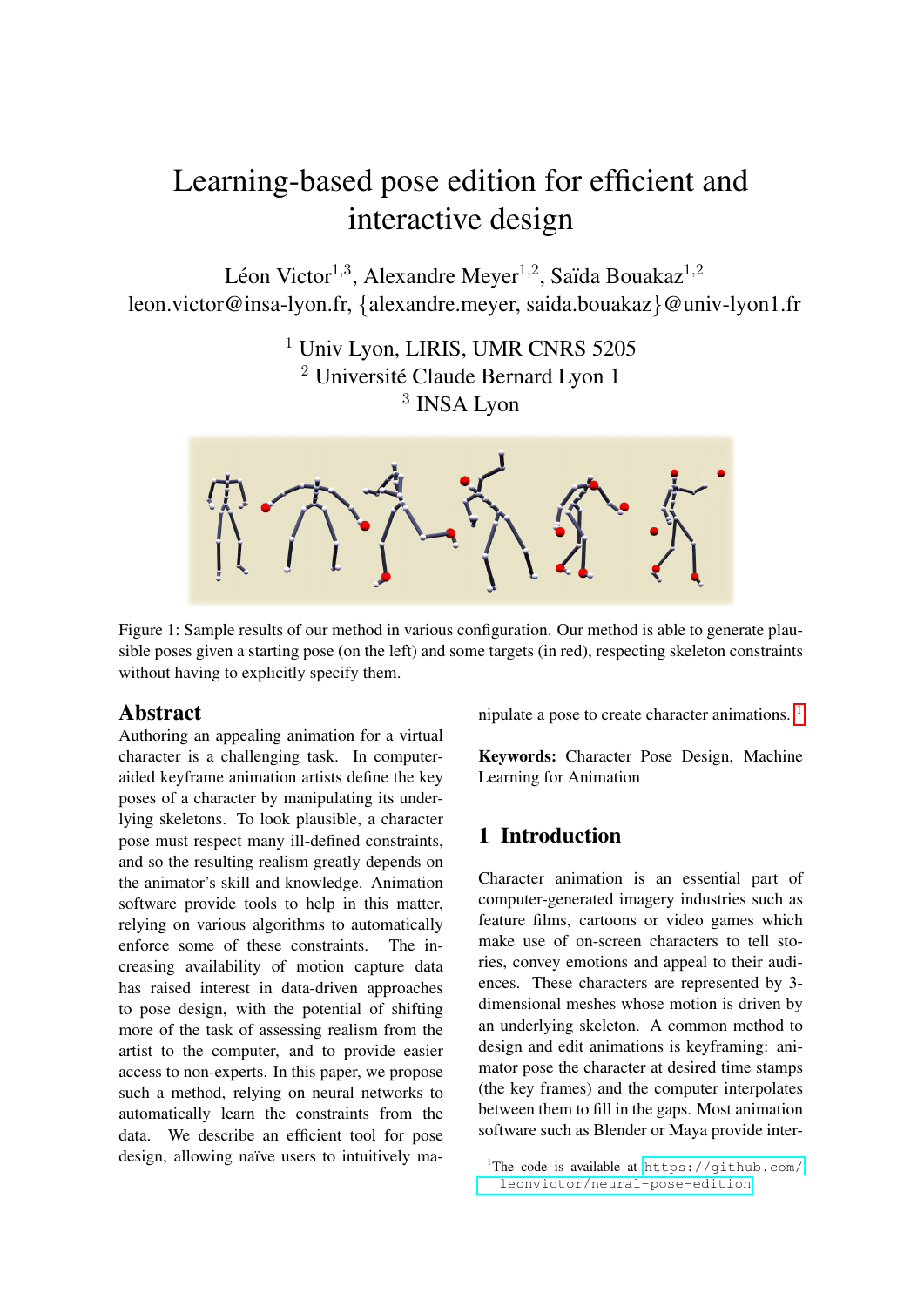active tools allowing users to pose a character by manipulating its underlying skeleton. We propose an innovative solution that makes the pose editing process more affordable without compromising the quality of the results. The presented method leverages neural networks to implicitly learn the intricacies of a (human) skeleton and provide simple controls. Our main goal is to create an intuitive real-time system that can produce appealing poses even for a novice user.

Our framework relies on a few small networks requiring reasonable resources to train, with the added advantage of running quite fast at inference time. The core of our approach is an encoder-decoder trained on skeleton pose data, the task of which is to build a latent representation of the pose space, alleviating some of the limitations of the former. We then train a family of solver networks to work on this latent space in order to generate a pose satisfying user-defined target positions.

## 2 Related work

The industry standard for pose edition is to create rigs, a collection of pieces of software designed to manipulate a character's skeleton. The rig describes the skeleton's bones, how they relate to each other, are constrained in their possible motion and are deformed. These rules are loosely specified and creating a good rig requires a detailed understanding of physics and anatomy, as well as technical and artistic skills. Rigging is thus a time consuming task even for experienced animators, and even more so in large scale productions which often require a different in-depth rig for each character in the cast. Previous work has helped alleviate this difficulty by providing efficient tools to speed up/and or ease the rigging process, relying on inverse kinematics or data-driven methods.

#### *2.1 Character pose design*

#### 2.1.1 Inverse Kinematics (IK)

IK solvers are a family of methods commonly used in robotics, engineering and computer graphics, in which the parameterization of a kinematic chain is determined from the position of its end effector. They are a staple tool in

pose design software, ensuring the respect of elementary constraints during pose edition. Their de-facto role is to guarantee the length of the limbs, and in some cases to enforce the orientation angle range of a joint. Many IK solutions have been studied over the years [1]; usually revolving around approximated linearizations or heuristics.

Numerical methods require a set of iterations to achieve a satisfactory solution formulated by a cost function to be minimized. IK solutions can generally be divided into three subcategories: Jacobian [2], Newtonians [3] and Heuristics. Most software implement heuristic methods such as Cyclic Coordinate Descent (CCD) [4] or Forward-Backward Reaching IK (FABRIK) [5] due to their simplicity and extensibility.

The main drawback of these solvers is that they manipulate kinematic chains without taking into account many morphological aspects that make a pose more or less plausible. They offer a first level of help to users but are not sufficient to guarantee a realistic pose. Many joints constraints are dependent on each other and require subjective, human-made approximations.

#### 2.1.2 Data-driven pose edition

Data-driven methods offer promising opportunities to solve these approximations. Using reallife data can help in modelling the complex inter-dependencies of skeletons and providing users with smarter edition tools. While it is still an early field of research, some solutions have been studied. Wu *et al.* [6] propose a method for natural character posing from a large motion database. It employs adaptive KD-clustering to select a representative frame from a database and sparse approximations to accelerate training and posing. Huang *et al.* in [7] present a method based on the formulation of multivariate Gaussian distribution models (MGDMs), which learn the joint constraints of a kinematic skeleton from motion capture data.

Some work has also been dedicated to finding new editing interfaces. Instead of the usual setup manipulating joints directly, Guay *et al.* [8] articulate a framework based on the conceptual "line of action" which describes the overall pose dynamics. They provide a mathematical defini-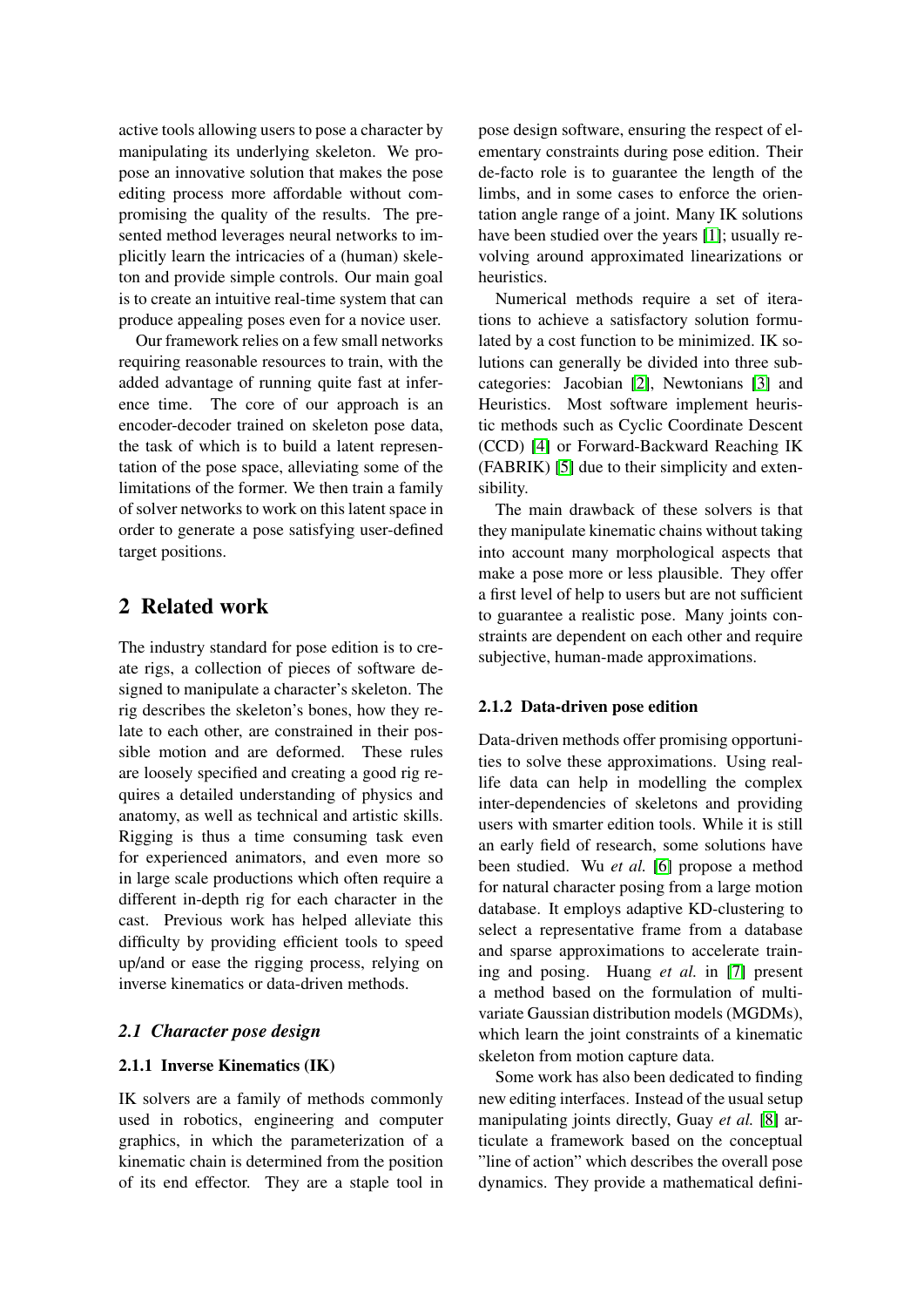tion of the line of action, and a interface in which the software modifies the pose to follow a userprovided line. In the same line of though Garcia *et al.* [9] propose a virtual reality-based interface where the user's hands motion (position and orientation over time) are transformed into sequences of actions and then into detailed character animations using a dataset of parametrized motion clips automatically fitted to the trajectory.

#### *2.2 Neural modelling of human motion*

Neural networks have received a great amount of attention over the last decade and shown impressive result in modelling complex data. Human motion has not been spared and deep learning methods have proven their capability of generating realistic motion in a number of difficult cases.

The literature in neural-based animation include example in user-controlled character navigation [10] and interactions with the environment [11]. Holden *et al.* [12] also show that neural networks can be used to replace parts of existing data-driven methods, improving their scalability potential. More recently, some work has also focused on improving smaller parts of the animation pipeline rather than replacing it completely. Berson et al. [13] leverage neural networks to provide an interactive system to edit facial animation.

Data-driven IK and pose editing can relieve animators from time-consuming, back-and-forth pose adjustments by applying constraints extracted from real-world data. Recently, neuralnetwork-based approaches have demonstrated their ability to model the intricacies of human motion while scaling to large amount of data and retaining a fast inference time. In this paper we seek to take advantage of these properties to create an efficient posing tool, intuitively usable even by a inexperienced user.

## 3 Proposed method

#### *3.1 Method overview*

We propose a method to solve a high level pose design problem in which a pose is modified to reach desired target positions for some of its

joints. We leverage the modelling power of neural networks to implicitly learn skeleton constraints from a pre-existing pose database. Our method, illustrated in Fig. 2, relies on two models: an auto-encoder to build an alternative latent pose space, and a solver model operating on this space to solve the pose design problem. We also describe an optional post-processing step to smooth out the remaining errors, and outline a methodology using multiple instances of the solver model at once to work with a varying amount of targets.

#### *3.2 Data*

We train the models using a dataset of human poses, obtained by processing multiple available motion-capture datasets from the literature: Emilya [14], CMU [15], and the clips from Edinburgh university [16]. Each animation clip is retargeted to a standard skeleton following the scheme proposed by [17]. The global translation is removed, and each joint's position is calculated relative to the root joint, which is the projection of the pelvis on the floor. The unified skeleton is composed of 21 joints; using the joints' positions in space, a pose is described by  $3 \times 21 = 63$  float values concatenated in a single vector. The dataset is then formed by the individual poses in each clip. Before feeding them to the network we also normalize each pose by subtracting the mean and dividing by the standard deviation of each feature. With a few jittery clips manually removed, the final dataset used in the following experiments is composed of about 1,5 million poses.

#### *3.3 Models description*

#### 3.3.1 Autoencoder

Auto-encoders are made up of two neural networks tasked to learn efficient encodings of complex data. The encoder maps real data points to a learned, usually more compact, latent space; and the decoder maps them back to the original data space. We build such an autoencoder of poses in order to build a common operating space for the following solvers. Generating points in the latent space allows us to ensure that the output is always a plausible pose, as the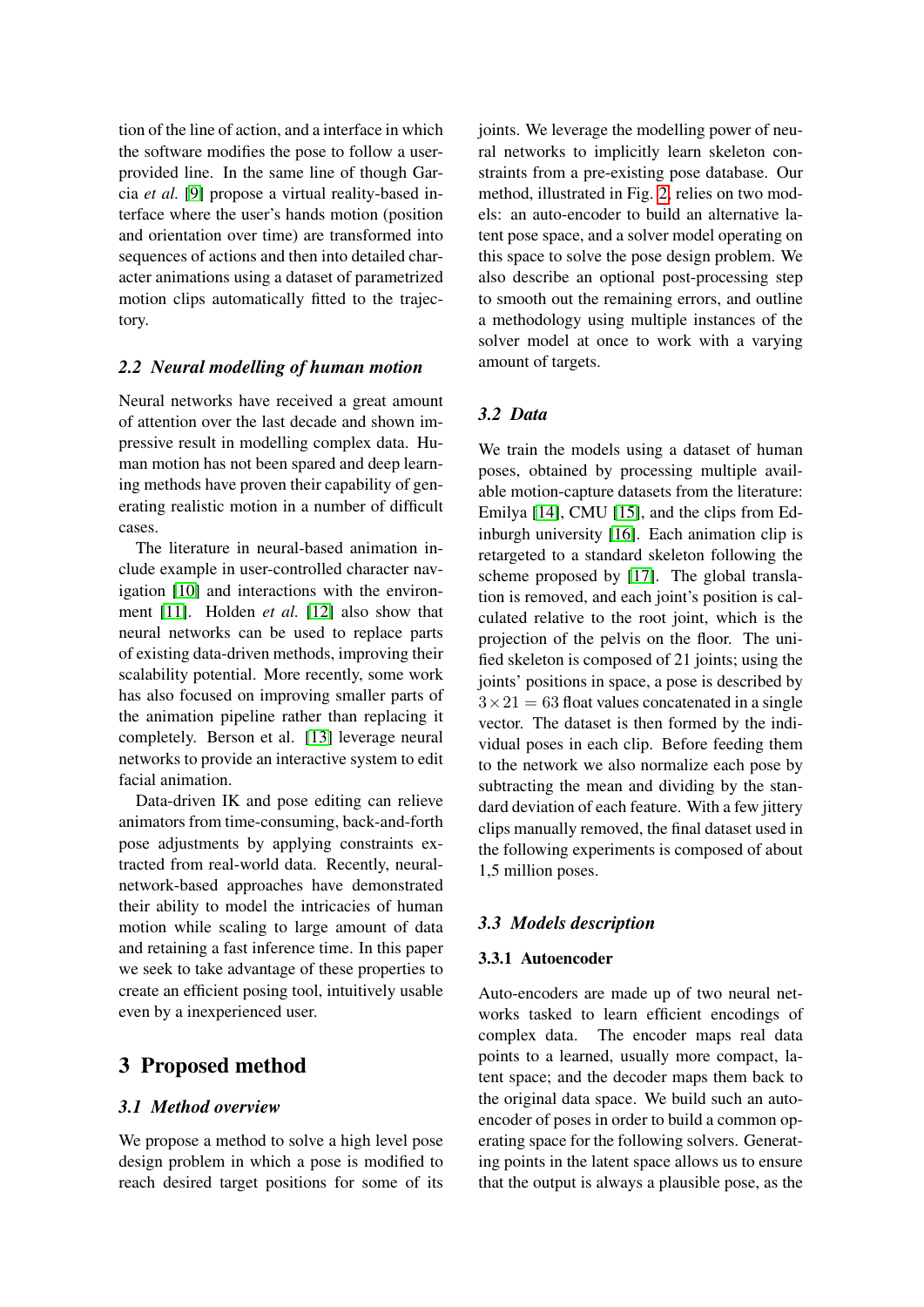

Figure 2: High level overview of the generation setup. The target joint's positions (yellow) are matched as closely as possible, while the other joints (green) should be as close as possible to the starting pose (blue).

decoder is trained to turn any and all latent point into them.

The encoder network is composed of two fully connected layers with 200 neurons and ReLU [18] activations, followed by an output layer with no activation. The output layer's size is based on the number of dimensions  $d$  in which the latent representations are encoded. We empirically find that  $d = 64$  yields a good balance of representation accuracy and inference speed. The decoder is the exact reversed replica and uses the same set of weights.

The autoencoder's weights are optimized by minimizing the mean squared error (MSE) between the input pose  $x$  and its reconstructed equivalent  $\hat{x}$  (Eq. 1). In the following sections we refer to the encoder as  $E$ , the decoder as  $D$ and a latent encoding as z, i.e.  $z = E(x)$  and  $\hat{x} = D(z).$ 

$$
L_{ae} = MSE(x, \hat{x}) = \frac{1}{d} \sum_{i=1}^{d} (x_i - \hat{x}_i)^2
$$
 (1)

The autoencoder is trained for 20 epoch with batches of 256 poses, using the Adam optimizer [19] with a learning rate of 0.0001.

#### 3.3.2 Pose solver

An instance of the solver model  $S_t$  is specialized to solve the IK problem for  $n$  specific targets  $t$ and is trained to generate a new pose from an input pose and the desired targets locations. As it operates on the latent space built by the autoencoder, it more precisely accepts and outputs a latent pose vector, i.e. with  $p_t$  the concatenated target positions,  $\hat{z} = S_t(z, p_t)$ .

The network is composed of three fully connected layers with 126 neurons and ReLu activations, and an output layer with  $d$  neurons.

During training, we randomly sample an input pose  $x$  from the dataset and feed it to the network. We also sample a second pose  $x'$  from the same source clip to use as target. We found that this association helped the network learning by not relying on random (and possibly unreachable) target positions.

The network's weights are optimized to minimize the loss function in Eq.2 designed to represent its high level objective: reaching the targets with the associated joints while retaining a realistic pose. We guide the network toward this objective by using a modified mean squared error function, separating the poses  $(x$  in this example) in two sets of joints:  $x_{target}$  the joints associated to the targets  $t$ , and  $x_{rest}$  the others. We introduce a constant  $k$  to give more relative importance to the target term of the function, so that the non-targets joints of  $x'$  are only used to nudge the final result toward a plausible pose. In our experiments  $k$  is set to 0.01.

$$
L_s = MSE(\hat{x}_{target}, x'_{target}) + k \cdot MSE(\hat{x}_{rest}, x'_{rest})
$$
\n(2)

An instance of the solver model is trained for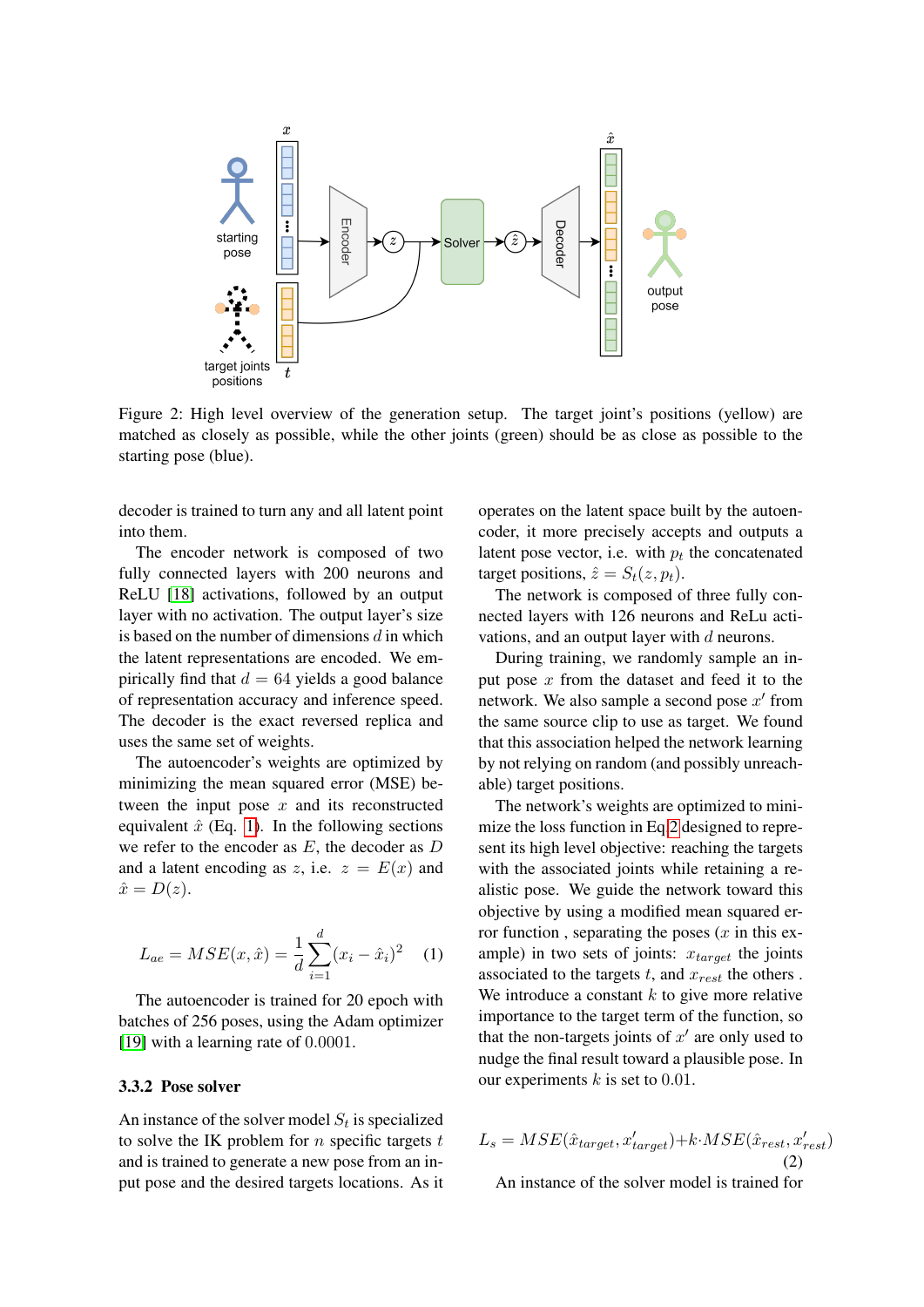5 epochs with the Adam optimizer using a learning rate of 0.0001 and a batch size of 256.

#### *3.4 Post processing*

It is a common observation with neural networks working with joints position that the generated positions can be jittery, and the resulting poses can suffer from slight variations in bone lengths. Our model is no exception, and while the variation is not visually detectable most of the time, computing the total bone length difference between the input skeleton and the generated pose shows that it is present. These variations are naturally undesirable and can result in visual discomfort on the spectator's end. In order to alleviate the problem we apply an optional post-processing step to the resulting poses to ensure constant bone lengths. We use the backward step from FABRIK as it is very lightweight computation-wise. Our experiments show that following this process lends better results at a small cost in computing time (see table 1).

#### *3.5 Solving other targets configurations*

Even though our solvers are designed to generate a pose considering one to two targets at once, it is possible to use multiple instances side by side and to switch to the correct one with regard to the selected targets. In cases where the user desires to use an arbitrary number of targets (to suggest a position for a fixed joint for example) we can combine the multiple instances by running them in sequence, i.e.  $\hat{z} = (S_{t3} \circ S_{t2} \circ S_{t1})(z)$  for  $t1, t2, t3$  various targets and  $S_{ti}$  the solvers trained to reach them.

## 4 Results

In order to evaluate the results of our method we integrate our solver in an example posing software and compare its outcome with a comparable, non-neural method: FABRIK [5]. We pick FABRIK for the traits that make it a popular IK solver: its simplicity and fast convergence times. We implement a full-body human skeleton solver as described in [20] but stay as close as possible to our method setup process by not manually implementing any joint orient constraints.

#### *4.1 Visual results*



Figure 3: Starting from a pose and targets for two joints, an IK solver like FABRIK (middle) generates less realistic poses than our neural solver (bottom).

Fig. 3 showcases an example of how our method can be used to edit a pose by moving the targets around. in this case a single solver with the targets set to both skeleton's hands is used.

Our solver yields poses satisfying the constraints without breaking the implicit skeleton rules: the distance between limbs is constant, self-occlusion is avoided and the poses appear natural. The side-by-side comparisons with FABRIK's results highlight the limits of working on kinematics chains with no prior on the human skeleton.

Example (1) illustrates how the targets are used as guides rather than fixed, unbreakable rules. While FABRIK extends the full body, our solver generates a new pose where the torso is slightly twisted towards the right-hand target while the legs are spread to mimic main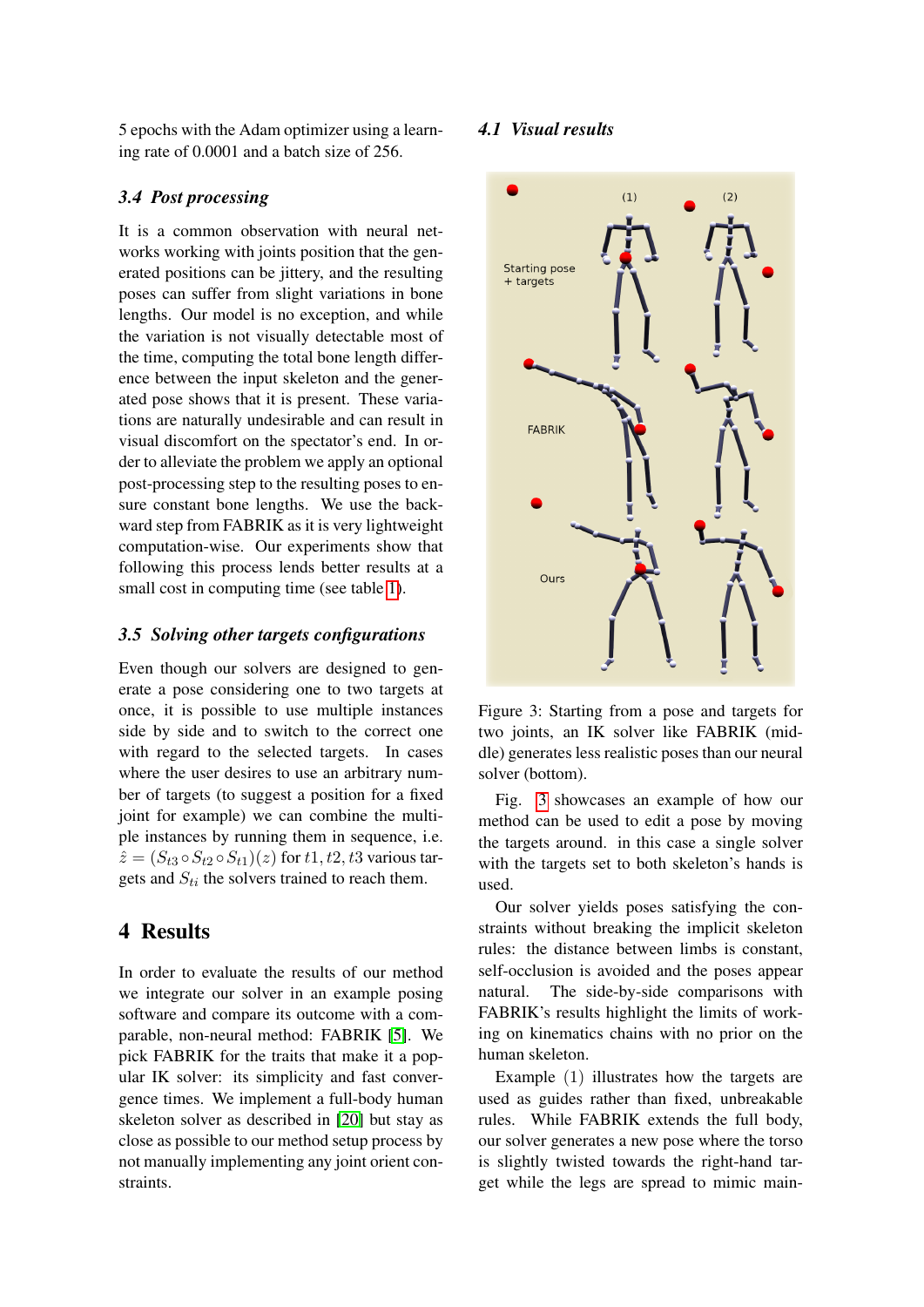taining balance. Even though our method is aimed toward beginner animators, experienced ones could also find it useful. It could for example be used as a fast prototyping tool to flesh out the pose, while switching to more accurate and manipulation-heavy tools to focus on the details later on.

Examples of real-time usage of our method can also be found in the accompanying video.

#### *4.2 Combining solvers*

Figure 4 demonstrates an example with the multi-solver setup described in 3.5. In this example three solvers are used at once: for the two hands, the two ankles and the head. Compared to the FABRIK result, our method yields a plausible pose: the skeleton is bent down to meet the head target, but the general orientation of the pose is kept intact. The limbs also retain some sort of curvature rather than fully extending in an unnatural way. Here again some of the targets are not strictly reached, as the pose generated by earlier solvers in the chain are modified by the others further down, but the guidance provided by the targets is respected. This setup also incurs slightly slower runtimes (see Table 1) but is still faster than FABRIK.



Figure 4: Sample results solving multiple targets with a sequence of neural solvers. Targets are shown in red.

#### *4.3 Run times*

At run-time the complexity of the solver is fixed and regardless of the targets' positions, a single pass through the networks, which can be seen as just a few matrix multiplications, is enough to produce a result pose. This property coupled with the relatively small size of the networks allow for a fast solving process, as highlighted in

| Method     | Memory<br>footprint<br>(kB) | Runtime<br>$(ms)^{**}$ |
|------------|-----------------------------|------------------------|
| FABRIK (2) |                             | 6.56                   |
| Ours $(2)$ | 442                         | $1.47(3.03*)$          |
| FABRIK (5) |                             | 6.74                   |
| Ours $(5)$ | 826                         | $3.36(4.58*)$          |

| *With post-processing                  |
|----------------------------------------|
| ** Average over 1000 random iterations |

Table 1: Comparative numeric results of the neural and FABRIK solvers with two and five endeffectors (using the combined solver method). All experiments are run on a single CPU thread.

## table 1.

Compared to other data-driven pose methods, the computing-heavy part of our process is done once at training time. Even so, the training itself is kept short thanks to the modest size of the networks: around an hour for the auto-encoder and 15 minutes for the solvers, on a single GPU.

#### *4.4 Memory footprint*

An advantage of neural networks is the low memory footprint they hold. While other datadriven pose design methods require the pose database (or a compressed version of it) to be kept in memory, neural networks only require their trained weights. These can be quite heavy as well in the case of large models, but as ours are quite small, so are their weights. As a comparison point, [6] discloses a 30MB memory footprint while our full-body solver only takes up 826kB.

### *4.5 Comparison with other pose edition approaches*

Huang et al. [7] proposed a general comparison chart for full-body IK methods, ranking common approaches by speed and subjective quality. Adding our solution to the chart (Fig. 5) highlights the useful spot it fills by striking a good balance between speed and accuracy. To the best of our knowledge, this work presents the first method leveraging neural networks for pose edition. It stands apart from previous learningbased approaches as the first one to combine real-time edition speed with fully learned skeleton constraints. In comparison, NAT-IK [7] uses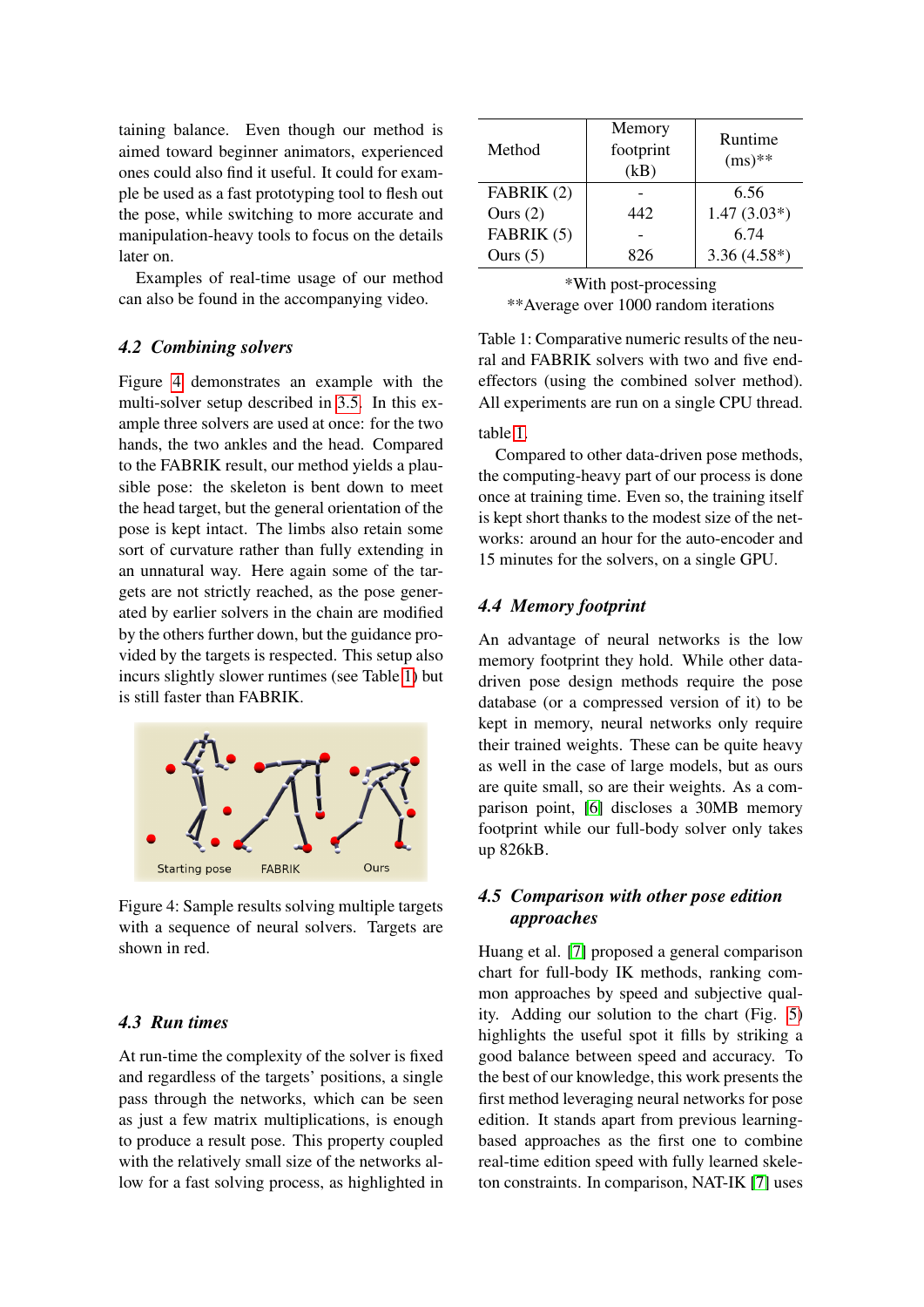soft learned constraints but still requires explicit, manual ones to be set. [6] does not, but the poses are not generated in real time.



Figure 5: General comparison of various fullbody IK methods in terms of speed and quality. Style IK [6], NAT-IK [7], JDLS [21], CCD [4] FABRIK [5]

## 5 Conclusion and perspectives

We propose a method leveraging neural networks to provide an interactive and efficient tool to pose a character's skeleton. Learning from a large dataset of ground truth poses allows us to avoid manually specifying the complex constraints of the human skeleton, and only generating plausible poses. Our approach also shifts a large part of the algorithmic burden of traditional methods to the training phase, allowing it to run competitively fast once set up. Compared to previous data-driven pose edition methods, our method takes up a small amount of memory, freeing up resources for other processes. We provide examples of integration of our method in a prototype posing software, as well as a way to switch to multiple targets configurations. Future work on the subject will focus on extending the method to more use cases: using the method for other, non standardized skeletons (with a different morphology or non-humanoid) and adding joint rotations to the solver's input and output.

## References

[1] A. Aristidou, J. Lasenby, Y. Chrysanthou, and A. Shamir. Inverse Kinematics Techniques in Computer Graphics: A Survey. Computer Graphics Forum, 37, 2018.

- [2] Bruno Siciliano and Oussama Khatib. Springer Handbook of Robotics. Springer Publishing Company, Incorporated, 2nd edition, 2016.
- [3] Michael Cohen, Brian Guenter, Bobby Bodenheimer, and Charles Rose. Efficient generation of motion transitions using spacetime constraints. In SIGGRAPH 96. Association for Computing Machinery, 1996.
- [4] L.-C.T. Wang and C.C. Chen. A combined optimization method for solving the inverse kinematics problems of mechanical manipulators. IEEE Transactions on Robotics and Automation, 7(4):489–499, August 1991.
- [5] Andreas Aristidou and Joan Lasenby. FABRIK: A fast, iterative solver for the Inverse Kinematics problem. Graphical Models, 73(5):243–260, September 2011.
- [6] Xiaomao Wu, Maxime Tournier, and Lionel Reveret. Natural Character Posing from a Large Motion Database. IEEE Computer Graphics and Applications, 31(3):69–77, May 2011.
- [7] Jing Huang, Qi Wang, Marco Fratarcangeli, Ke Yan, and Catherine Pelachaud. Multi-variate gaussian-based inverse kinematics. In Computer Graphics Forum, volume 36, pages 418–428. Wiley Online Library, 2017.
- [8] Martin Guay, Marie-Paule Cani, and Rémi Ronfard. The line of action: an intuitive interface for expressive character posing. ACM Transactions on Graphics, 32(6):1– 8, November 2013.
- [9] Maxime Garcia, Rémi Ronfard, and Marie-Paule Cani. Spatial Motion Doodles: Sketching Animation in VR Using Hand Gestures and Laban Motion Analysis. In MIG 2019 - ACM SIGGRAPH Conference on Motion, Interaction and Games, 2019.